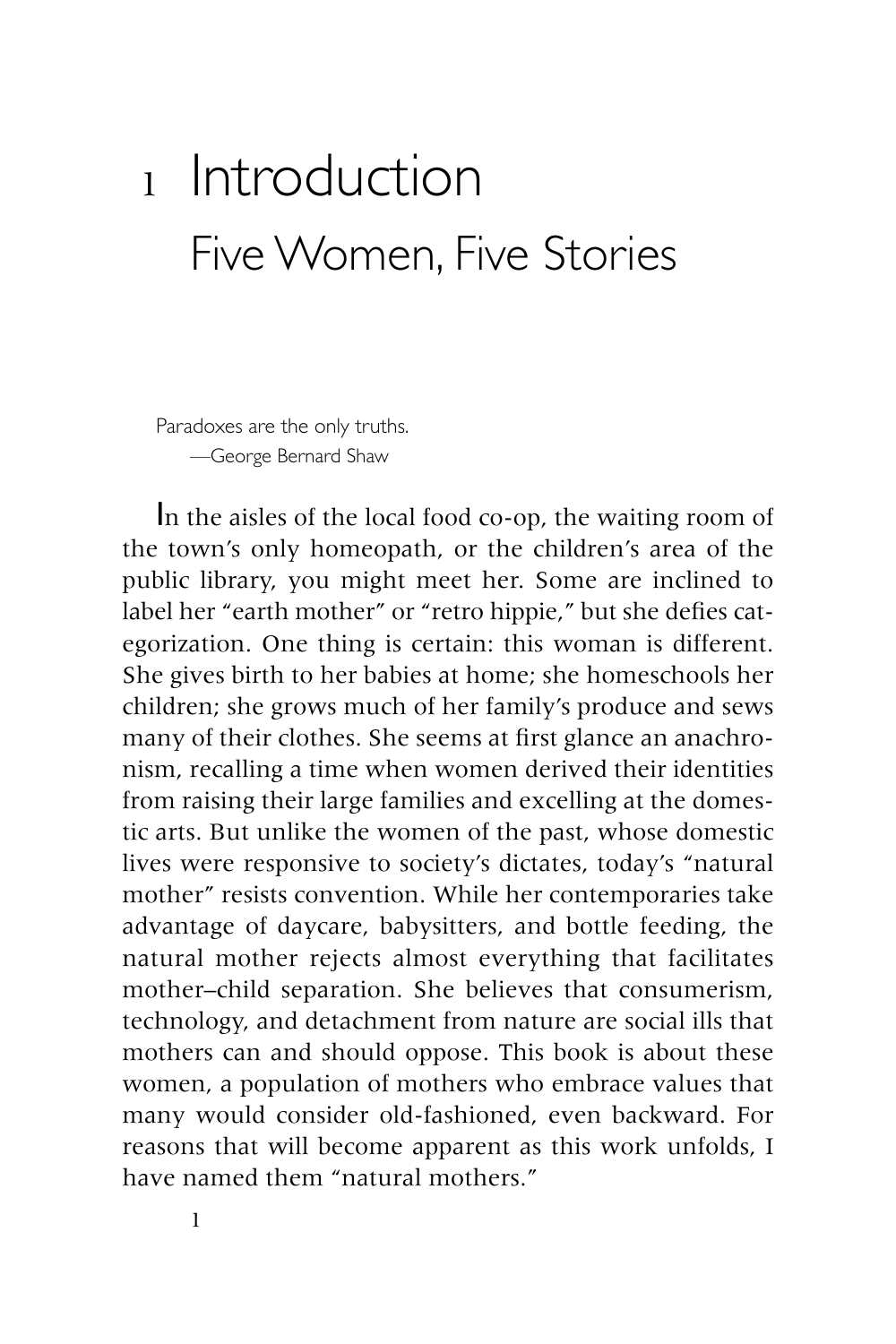#### 2 Chapter One

As a feminist interested in women's experience, I wonder why such women hold this unique vision of motherhood when many American women are trying to "have it all" and break free from a gendered division of labor. Clearly, given the contemporary sociocultural context, the natural mother is radical in her approach to parenting, deviating from the majority of her cohort who are typically engaged in the struggle to combine career and family life.1 Less obvious are the answers to questions like *why* she embraces this particular lifestyle, what motivates her to "live alternatively," what explains the origins of her commitment, and, finally, what are the implications of this style of mothering at the start of the twenty-first century.

Before I address these and related questions in depth, I want to introduce five of the 32 natural mothers I interviewed during the course of this study: Theresa Reyes, Jenny Strauss, Michelle Jones-Grant, Grace Burton, and Betsy Morehouse (all pseudonyms). Each tells a different story of coming to and sustaining a life as a natural mother. Their differences capture the range of natural mothers within my sample; their commonalities reflect the ethos that unites them. Together, their stories illustrate the themes embedded in natural mothering ideology and practice.

#### Michelle Jones-Grant: Reconciling Feminist Identity with Subordination to Hearth and Home

When I ring the doorbell at Michelle's house, I can see her through the window. She is barefoot, dressed in a casual jumper and holding newborn Abby in her left arm while adeptly maneuvering a vacuum over her plain wooden floors with her right. As she shuts off the vacuum, I ring the doorbell again, and Michelle heads toward the door with a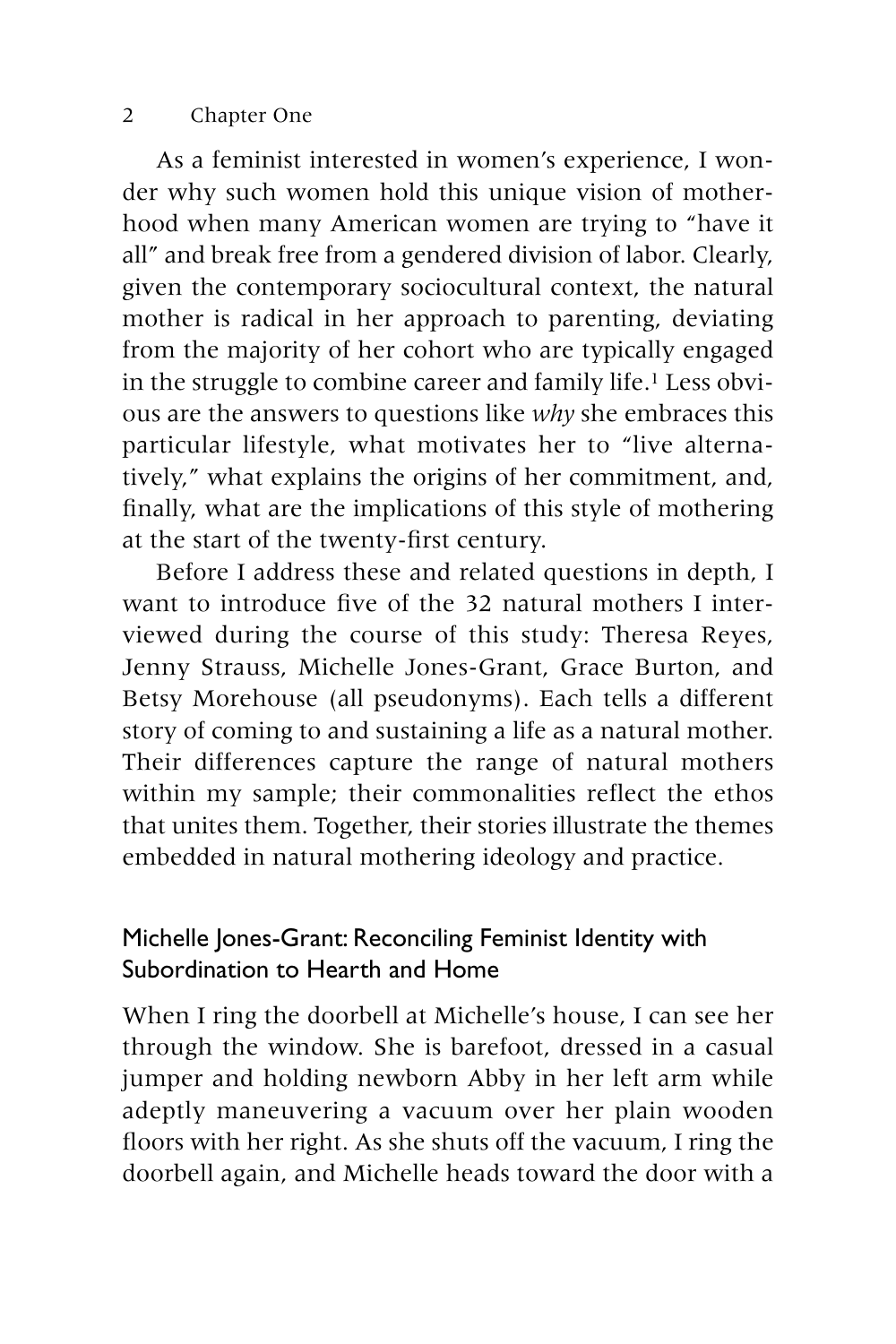toothy smile. She greets me warmly. I notice a huge bag of organic flour on the counter; it must be baking day. I comment on the quiet. She has taken her two boys, Simon, aged six, and Zeke, aged three, to her mother's nearby so we can talk uninterrupted, she explains with a wink. As we settle onto the tapestry-covered couch, Abby begins nursing, and I switch on the tape recorder. "You're gonna have loud nursing noises on your tape!" Michelle warns me good-naturedly.

"That's okay," I reply. "How did you get to this place, Michelle?"

"I have been thinking about this for the last couple of days, and I haven't come up with anything," she laughs. "You know that Talking Heads song? 'This is not my life. This is not my beautiful house. This is not my beautiful house?' I heard that song the other day, and I thought, that's me!"

As Michelle's story unfolds, I can see why her present life contradicts her original vision of the kind of life she would lead. Michelle attended a large state university, where she explored environmental politics and feminism. A "seminal" experience during that time, she tells me, was a camping trip with a boyfriend near a lake at the Canadian border. Describing the significance of her trip, Michelle seems transported:

It changed my life. I went with a guy that I was crazy about and it was just the two of us, alone in the boundary waters for a couple weeks. And we were just completely self-sufficient. I was carrying this pack that weighed as much as I do. And we were just man and woman in the wilderness. I thought, wow, this is really cool! That could be the seminal experience.... There's something about just being able to take a cup, stick it in the water, and drink it that makes you feel very much like a animal. You can do anything if you can carry a canoe that weighs more than you do. It was a really powerful experience.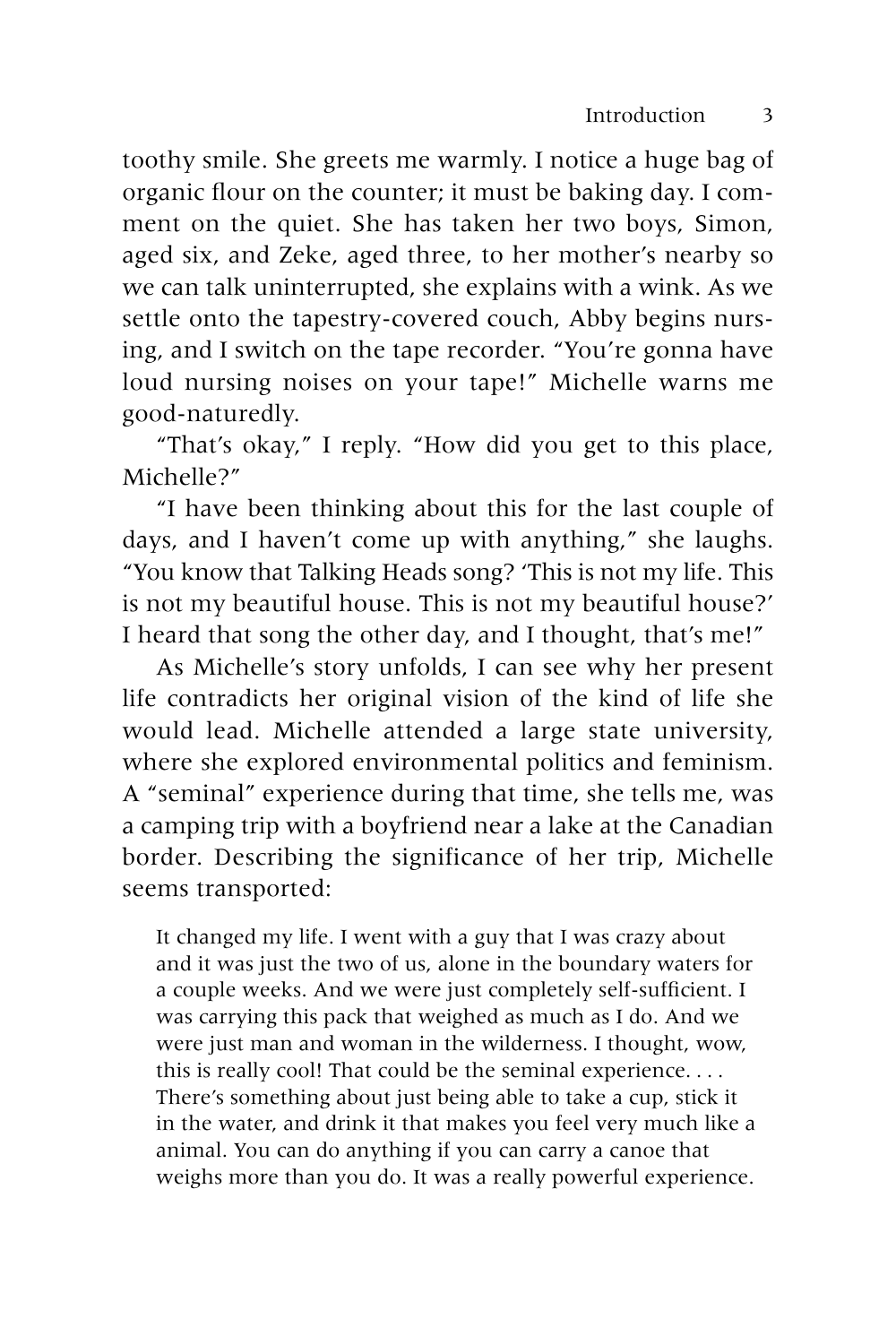#### 4 Chapter One

Around that time, Michelle began canvassing for Greenpeace and giving talks throughout the city. At one of these talks, her description of the inhumane practices of the tuna industry converted one audience member to vegetarianism. That convert was Franky, who later became Michelle's husband. While still in college, Michelle lived in a cooperative house, where she deepened her interest in vegetarianism, environmental activism, and feminism. She eventually earned a degree in women's studies. After college and marriage to Franky (who completed degrees in German, philosophy, and physics), the pair moved to a farm in Pennsylvania, where they worked as tenant farmers for three years. It was wonderful—really hard work, Michelle informs me, but "living off the land" appealed to both of them. "When it was time to make dinner, I would go into the garden and pick a tomato, pick an eggplant, and pick a green pepper and make dinner," she remembers. She made nearly all their food from scratch—bread, pasta, crackers, everything: "We bought almost no processed food." But the simple, close-tothe-earth life had its limits for the young couple. The seasonal work required odd jobs in the off–season, and their annual income of \$6,000 was inadequate. After three years, Michelle and Franky returned to their home state in the upper Midwest.

Soon after returning, Michelle applied to graduate school in English, and Franky began pursuing a teaching certificate in history. But when Michelle learned that she was pregnant, she postponed her studies for a year and "just hasn't made it back yet. But if I do, I certainly won't study something as esoteric as English," she adds.

"What, then?" I ask.

"Well, probably child and family studies. Something like that. It would need to be practical."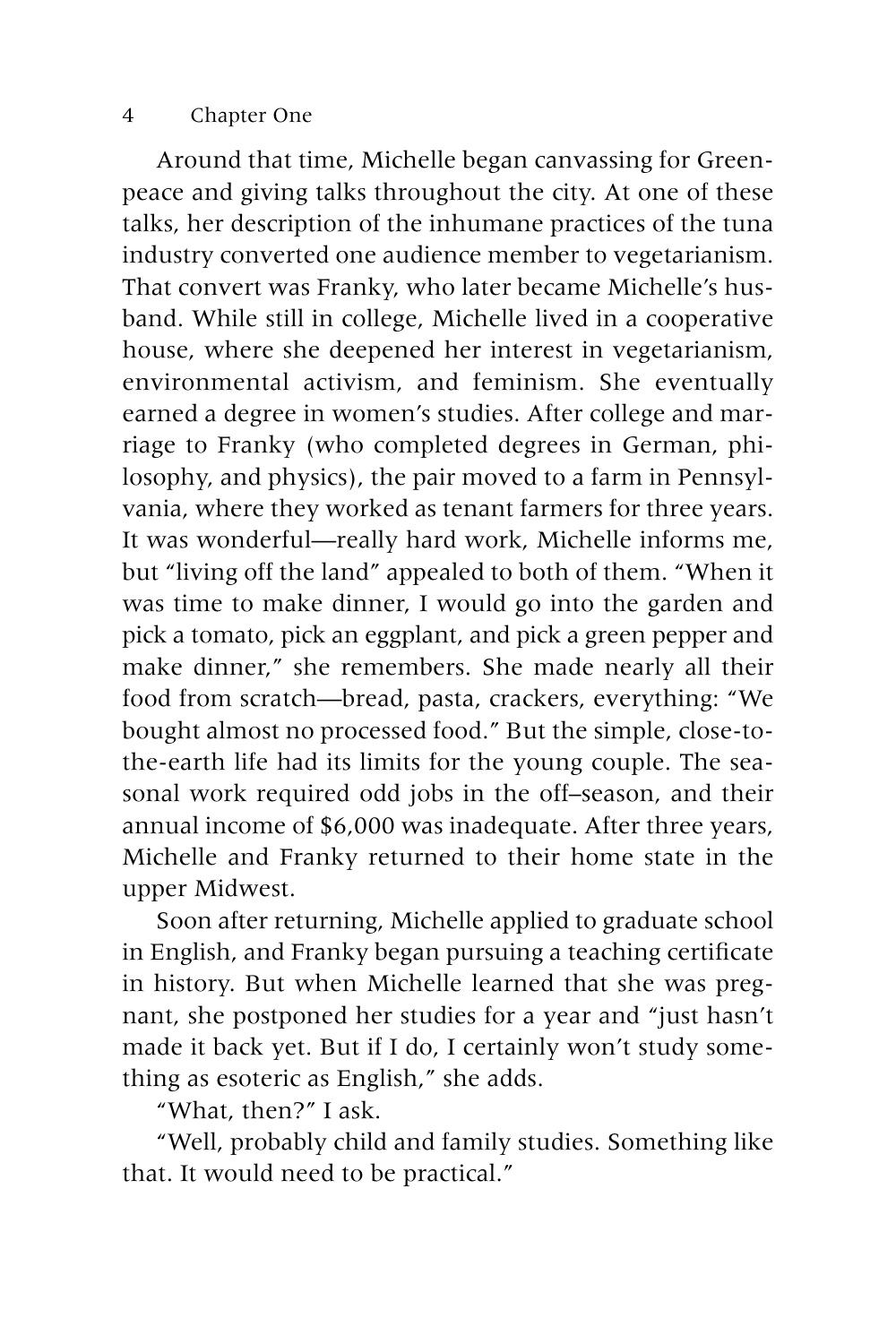Franky got his teaching credentials, but after a semester he discovered that teaching was too much of a psychic drain for an introvert. He decided, with Michelle's moral support, to join a friend and start a natural landscaping business. The business has been in operation for over a year and is doing quite well. Franky and his partner design, install, and maintain English-style gardens (with a minimum of pesticides) for private residences.

Although Michelle does the bookkeeping for the business at home, she identifies herself as a full-time mother. She has always worked for pay since her children were born, but never outside the home. When Simon was young, she worked as a home-based music transcriptionist (inheriting the business from a relative). "Tedious, boring work," Michelle informs me, "but it kept me right where I wanted to be, at home with my kids." She is quick to point out that she and Franky decided together that his role would be full-time breadwinner and hers full-time mother. Now that Franky is finished with school and has launched a growing business, the couple are fulfilling their "contract." At the same time, Michelle admits that her life is incredibly chaotic and stressful:

My needs aren't getting met with my present lifestyle. My values, ah, . . . I'm living by my values, but I'm not there. I'm not in my life right now. I'm just surrounded by, just having three kids and having a newborn baby, it kind of means that you have to be gone for a while, I feel like. . . . And now, although life is really frantic and really stressful sometimes—I told Franky the other day, I feel like a blender. Somebody keeps turning me off, opening the lid, chucking something else in, and turning it back on. . . . But I still feel like I'm doing everything on my own terms, and my values are right there in front.

When I ask Michelle how she reconciles her feminist politics with her present lifestyle as a stay-at-home mother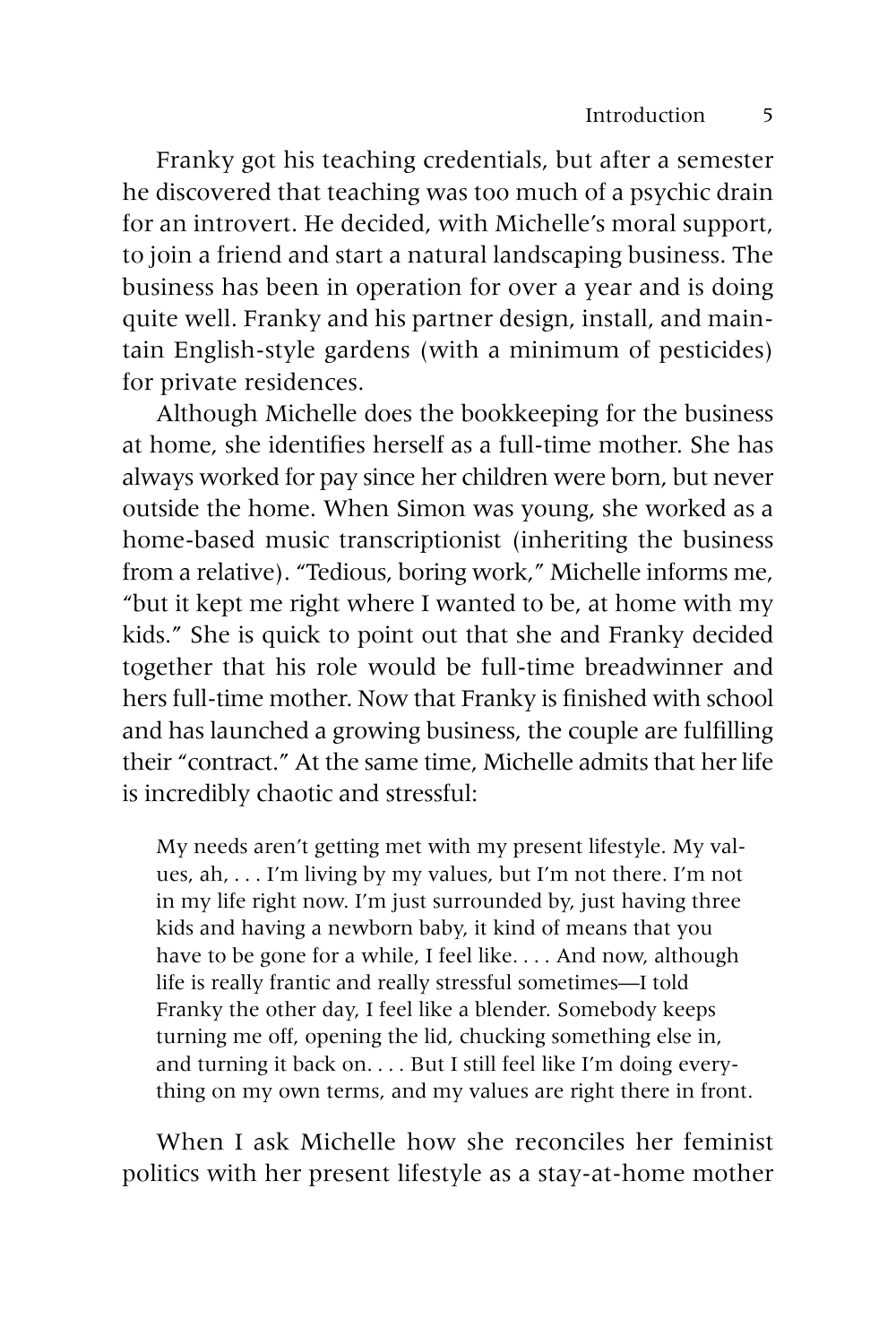supported by a bread-winning husband, she cites her changing view of feminism:

Well, I guess my idea of a what a feminist agenda is has really changed. I still think that things like safe, reliable, affordable birth control are really important. But I also think that being able to raise our children should be, and is for a lot of women, *the* feminist issue of the day. We want to be able to have careers, but we also want to be able to raise our own children and do things, I dunno, I guess we want it all but not, I don't know . . . I just . . . think my definition of feminism has changed just enormously. And I still feel like a feminist, although I think that, you know, to see me trooping around with my three kids, with no goal really before me beyond getting through the early years with my children, I don't look like much of a feminist.

For Michelle, raising healthy, well-adjusted children holds the best promise of making a difference in the world. Doing a good job at parenting (and for her that requires the presence of a full-time stay-at-home mother) is "the thing that's going to have the most impact on the world." When her children choose peaceful solutions to conflicts, show respect for all living creatures, and reject material measures of success, she has succeeded at "making the world a better place." But full-time, intensive, natural mothering exacts its costs. Michelle speaks of feeling isolated, feeling freakish. She wonders aloud, "If this is a movement, where are my sisters?" She felt like an "outsider" when her family chastised her for refusing to allow her first child to "cry it out." She felt alone when the hospital staff accused her of starving her baby because she insisted no bottles be given him in the nursery (to avoid "nipple confusion" and undermining her production of mother's milk).<sup>2</sup> And when the conservative Christian mothers in her homeschoolers group didn't understand why she doesn't attend a local church, she felt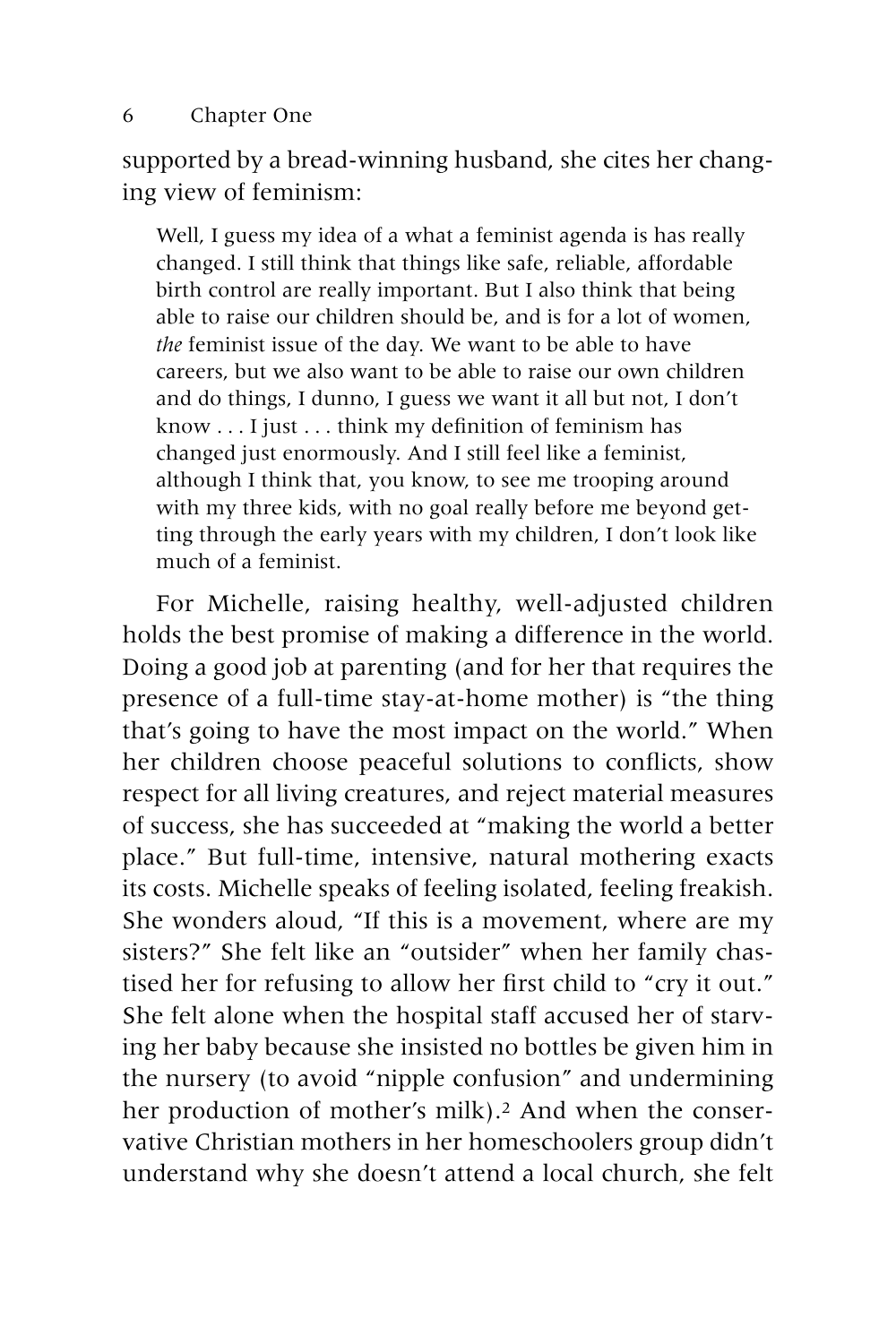as if she "just doesn't fit anywhere." But in spite of feelings of isolation, Michelle maintains that her lifestyle, which she wholeheartedly believes she chose in the best interests of her family, is a source of power and satisfaction, endowing her with a sense of wonder at the uniqueness of the maternal–child bond:

And you look at an entirely breastfed child who's six months old. You think, this is an amazing thing, and I did it! I am responsible for every cell of this other human being's body. Wow. Nothing compares to that for power and satisfaction. I mean, this creature, I did it. Wow! And they're perfect, you know? I created it; I made perfection. Nothing else compares.

And it is this awe that seems to move Michelle through what she herself describes as her crazy days and nights. With three children under six, she feels overwhelmed and out of touch with her own needs. But that is the *choice* she and Franky made, she reasons. Michelle's narrative reveals several key themes that run throughout the discourse of natural mothering, intersecting and informing one another: a feminist identity, the perception of choice, or personal agency, as foundational to natural mothering, and a view of natural mothering as a deliberate means to social change.

Home is where Michelle wants to be even if her role as a full-time, stay-at-home mother contradicts some of her earlier feminist notions. Because the contradiction pales in comparison with what she regards as the awesome power of motherhood, Michelle is willing to table her own needs, at least temporarily. She sees her focus on the best interests of her children as a service not only to them, but to humanity itself. Michelle's observation that "she may not look like much of a feminist" suggests that she is aware that, at least superficially, her family-centered life reaffirms patriarchal notions about the proper role for women. But, she contends,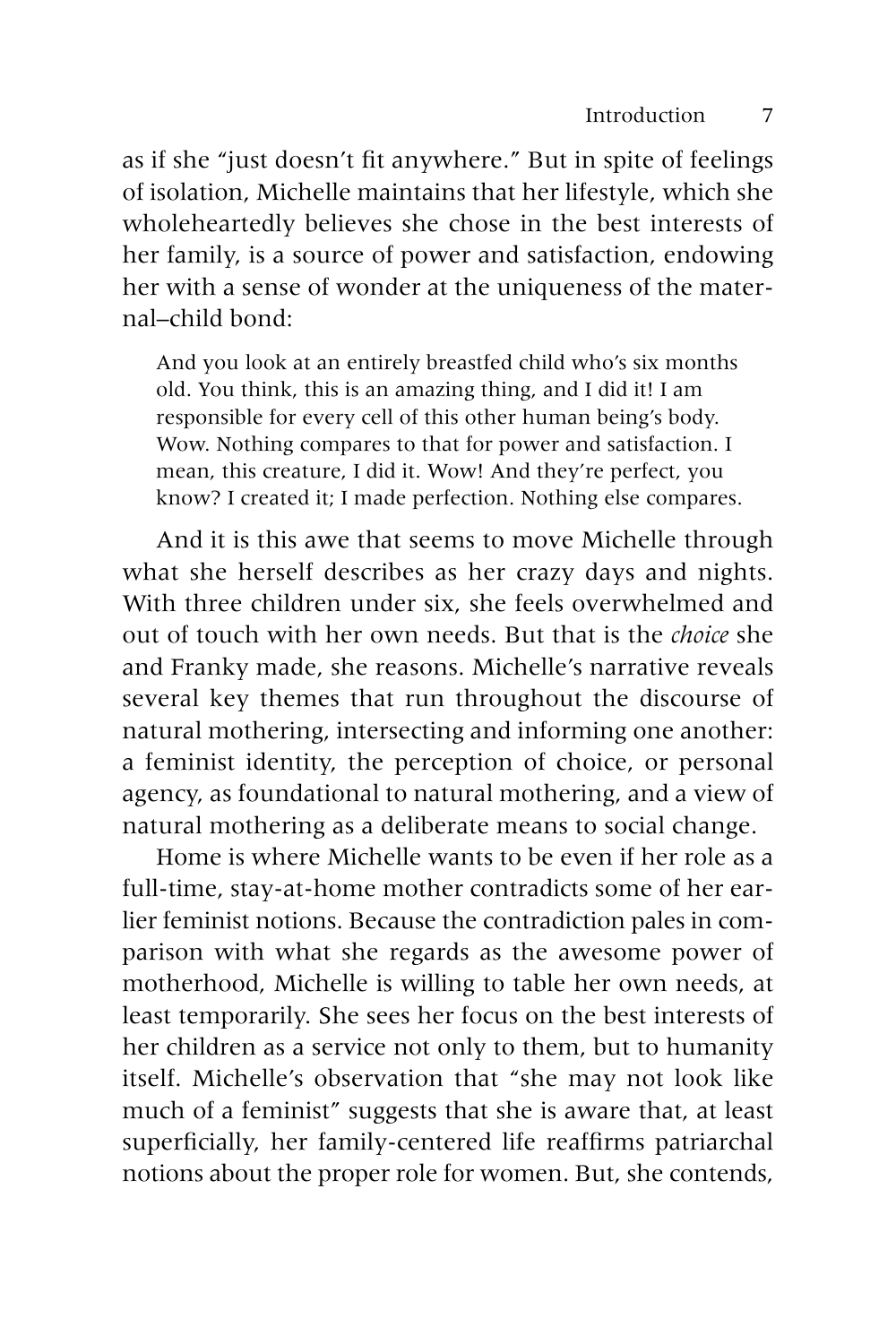because she freely chooses to devote her energies to fulltime, intensive mothering, her lifestyle is not a site of surrender, but one of resistance. For Michelle, natural mothering is social change in progress.

## Theresa Reyes: Mothering the Way Nature Intended

Theresa's subdivision looks like many other suburban neighborhoods in the Midwest: ranch-style homes positioned along curvilinear roads punctuated by early-growth trees and an occasional backyard swing set. The Reyes home is modest, situated in a bedroom community populated by many families fleeing the crime, congestion, and costs of the city. I later learn that she and her husband built their home several years ago after a period of renting, and that Theresa was tenant-manager for part of that time. As I drive up, I see few people outside. Perhaps everyone is at work or school, rendering the area a virtual ghost town from nine to five. But Theresa is home, as she usually is.

I pull into the driveway wondering how this suburban residence fits in with the commitment to simplicity central to natural mothering. Once I am inside, the answer reveals itself in the relaxed feel of her home. It is clear that while space and location may be a value for the Reyes family, state-of-the-art decor and orderly living are not. The house is sparsely and modestly furnished with couches, chairs, and tables dating to the 1970s. The household furnishings are surrounded by a degree of clutter easily associated with busy people who are comfortable with piles of things. I wonder if a cluttered life contradicts the credo of simplicity. However, it appears that La Leche League's adage "people before things" is in action here, and perhaps that explains what I see.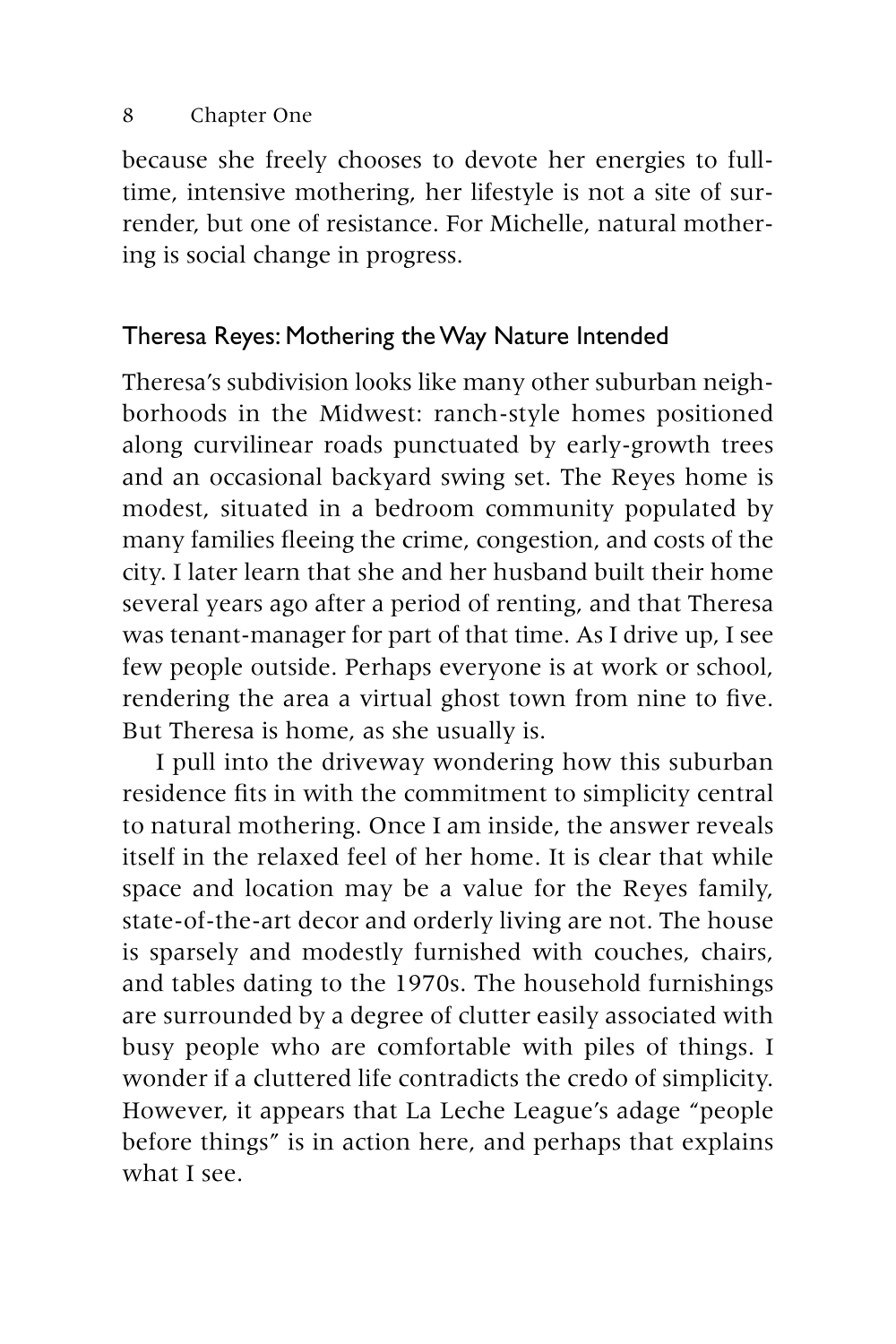When I pose my usual interview opener—"How did you get to this place as a mother who practices alternatives?"— Theresa replies confidently and quickly. Obviously she has considered this question before. Perhaps I am not the first to ask, or perhaps she learned long ago that those who practice an alternative lifestyle are wise to have an account prepared. Living alternatively in the context of conventionality necessitates a firm grasp on one's reasons for living outside the mainstream, and these reasons must be clear and accessible. Mothering is not something she takes lightly, after all.

After chatting briefly about her family of origin (a large Catholic family of eight) and her mother (who "tried to nurse me, but could not"), she fast-forwards to her college years. When Theresa needed a break from her graduate studies in biology at a prestigious university, she often retreated to the city's museum of art, where she wandered from painting to painting. She found herself especially drawn to the paintings of the Renaissance, in particular those depicting babies and mothers. Standing before them, she would ponder the love, serenity, and intimacy these paintings communicated. She thought, "I want that someday. I want that closeness, that bond, that unconditional love." Immersed again in her studies of human evolution, she encountered a viewpoint that resonated deeply with her experience. She distills it into a concise maxim: Whatever humans did throughout our evolutionary history and prehistory is a need programed in our genes. For Theresa, this is an indisputable truth.

Drawing on art history and biology, Theresa crafted a scientific and emotional theory in which to ground her mothering practice. Her knowledge eventually led to a new life. Disgusted with the sophistication and dishonesty of the academic world, Theresa "went exactly opposite" and married a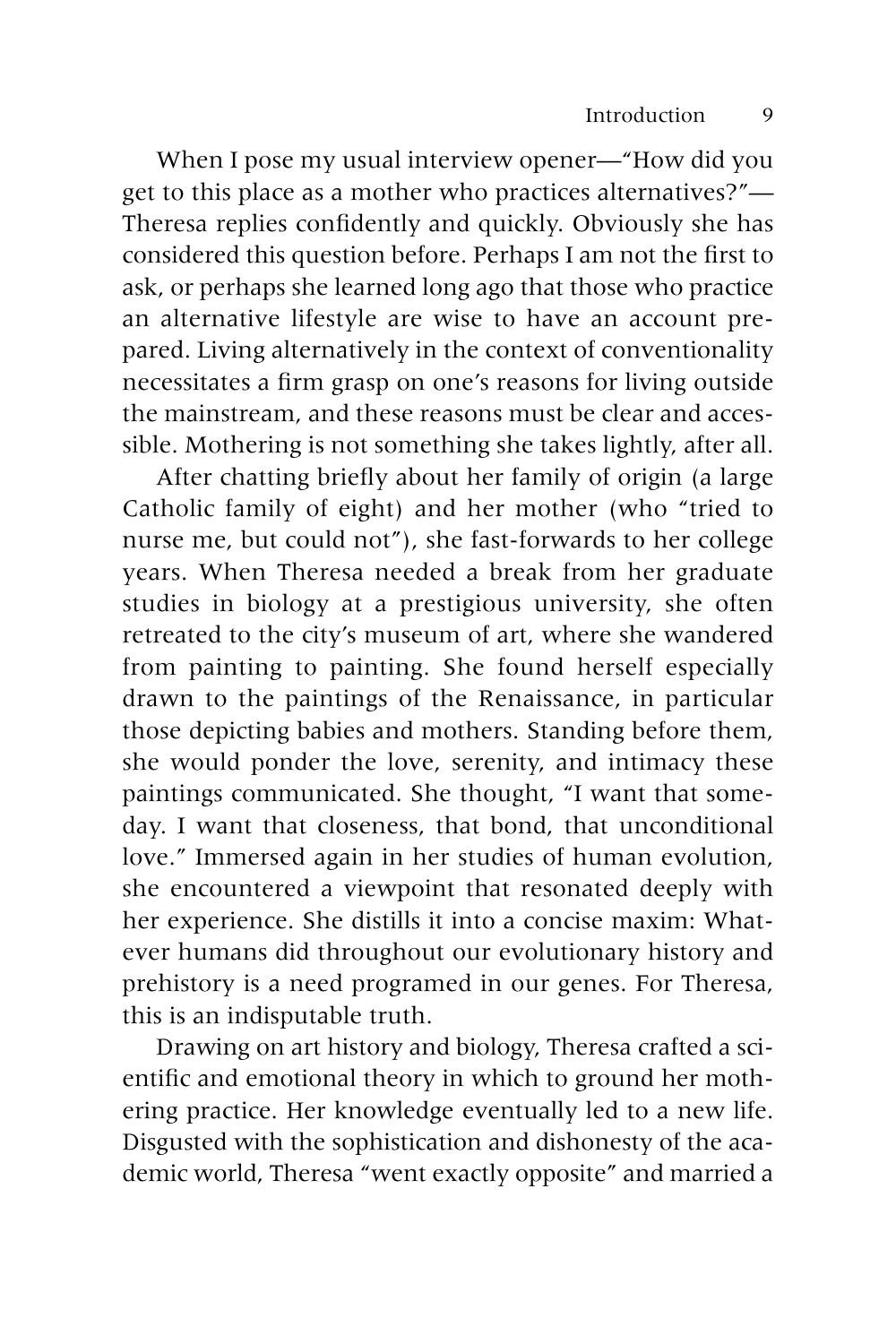Portuguese man she describes as a "simple, nice country boy." Once married and nursing the first of her four children, she tells me, she realized her dream. But sustaining her positive experience of mothering required some adjustments, suggesting, ironically, that living naturally did not come naturally. Throughout her pregnancy, Theresa had planned to continue her work outside the home after the baby was born. In fact, she and her husband secured an apartment closer to her workplace so she could get to and from work more easily. But once the baby arrived, Theresa abruptly changed her mind. Mostly through nursing, she feels, she experienced a closeness to her baby she had only imagined as a graduate student. It was clear to her that she needed to be home with her baby. So the couple forfeited the security deposit on their new apartment (not a small sum for them at the time) and decided to rely exclusively on her husband's wages as a janitor and the free rent Theresa earned by serving as tenant-manager for their (new) apartment complex.

But her life as a natural mother was difficult. Her husband refused to share the household labor, believing that such tasks represented "women's work." His roles, in Theresa's words, were "companion for me, financial provider, and TV watcher." Once their fourth child was born, a desperate Theresa staged what Arlie Hochschild (1989, p. 173) has termed a "sharing showdown" and demanded that her husband either wash the nightly dishes or put the children to bed. He chose the dishes ("because that was considered the easiest of the two"), relieving some of her burden. But Theresa does not regret her life as a natural mother. Although she may not have planned to subordinate her needs to her family's, she did so because it "felt right." Above all, she believes in the "beauty of doing it the natural way" and is willing to make the sacrifices necessary to live in accordance with "nature's plan."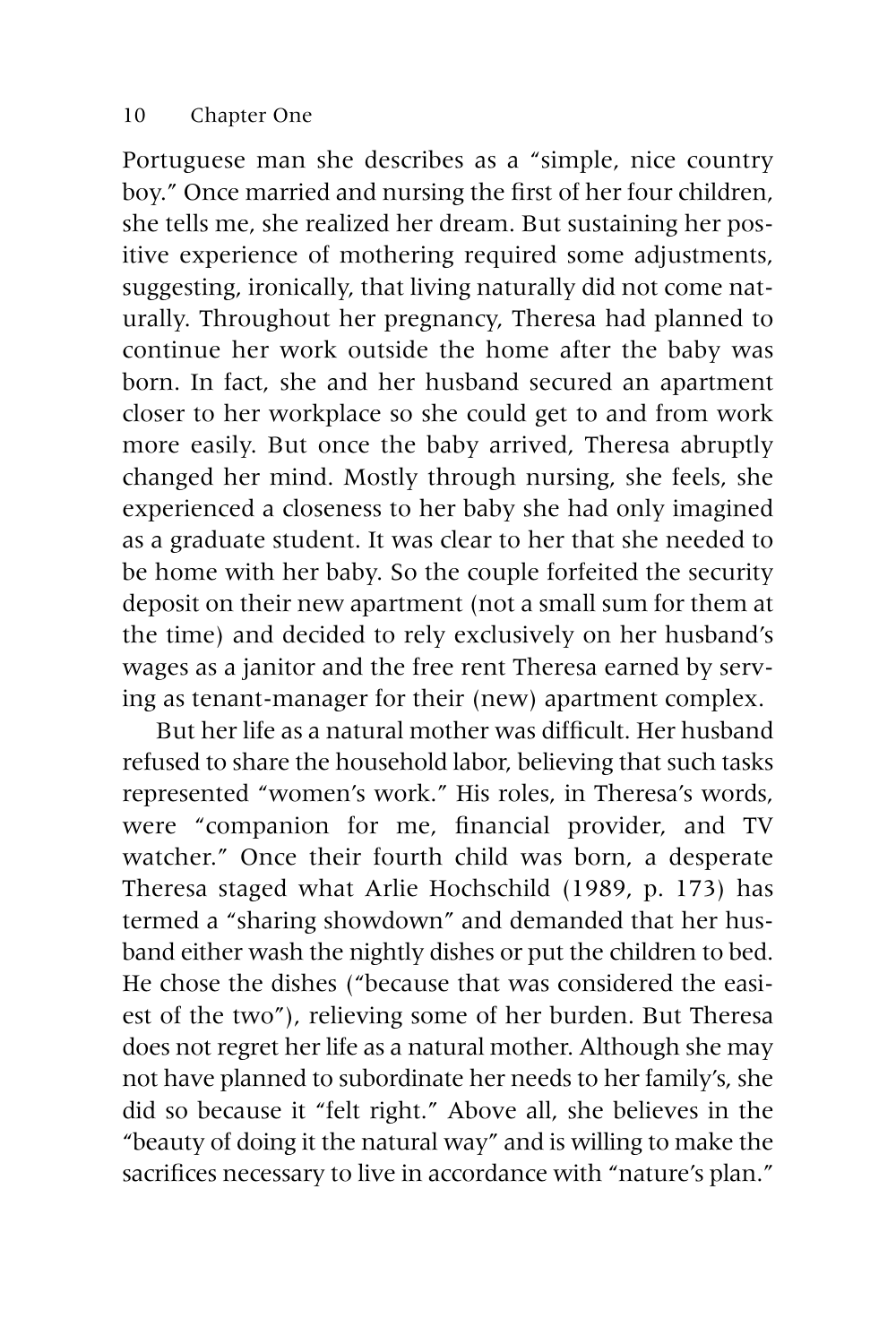Theresa's is the story of a woman who struggled toward a particular vision. Natural mothering enabled her to realize her dream of feeling the close maternal–child connection she observed in Renaissance paintings, a connection she considers intrinsic, derived from nature, and therefore indisputable. Theresa expresses a twofold theme central to the ideology of natural mothering: an enduring conviction that nature is a force to be trusted and respected, coupled with steadfast deference to the "natural" bond between mother and child. In this view, nature is preeminent; in fact, nature shapes behavior. And, in this biologically determinist view, those who resist nature suffer. But in spite of these convictions, some natural mothers, like Theresa, had to make a series of adjustments so that their lives as natural mothers would "work." The fact that natural mothering doesn't "just happen" suggests that the natural life does not come "naturally." For Theresa, the necessary adjustments took the form of an apartment forgone, a job turned down, and a "sharing showdown" with her husband. And for her, it was all worth it; being a natural mother is precisely what she wanted and precisely what she got.

Michelle Jones-Grant's and Theresa Reyes's stories reveal themes that interact and produce a certain tension or ambiguity—the first of three theoretically important tensions that I will discuss. The notion that omnipotent, omniscient nature (or, more specifically, biology) shapes behavior is challenged in two distinct ways.

First, when the natural mothers speak of their *decision* to mother naturally, consistent with their identities as feminists and activists for social change through alternative living, they claim to exercise their personal agency. But certain factors mitigate against the enactment of natural mothering. To "pull it off," they make adjustments and accommodations.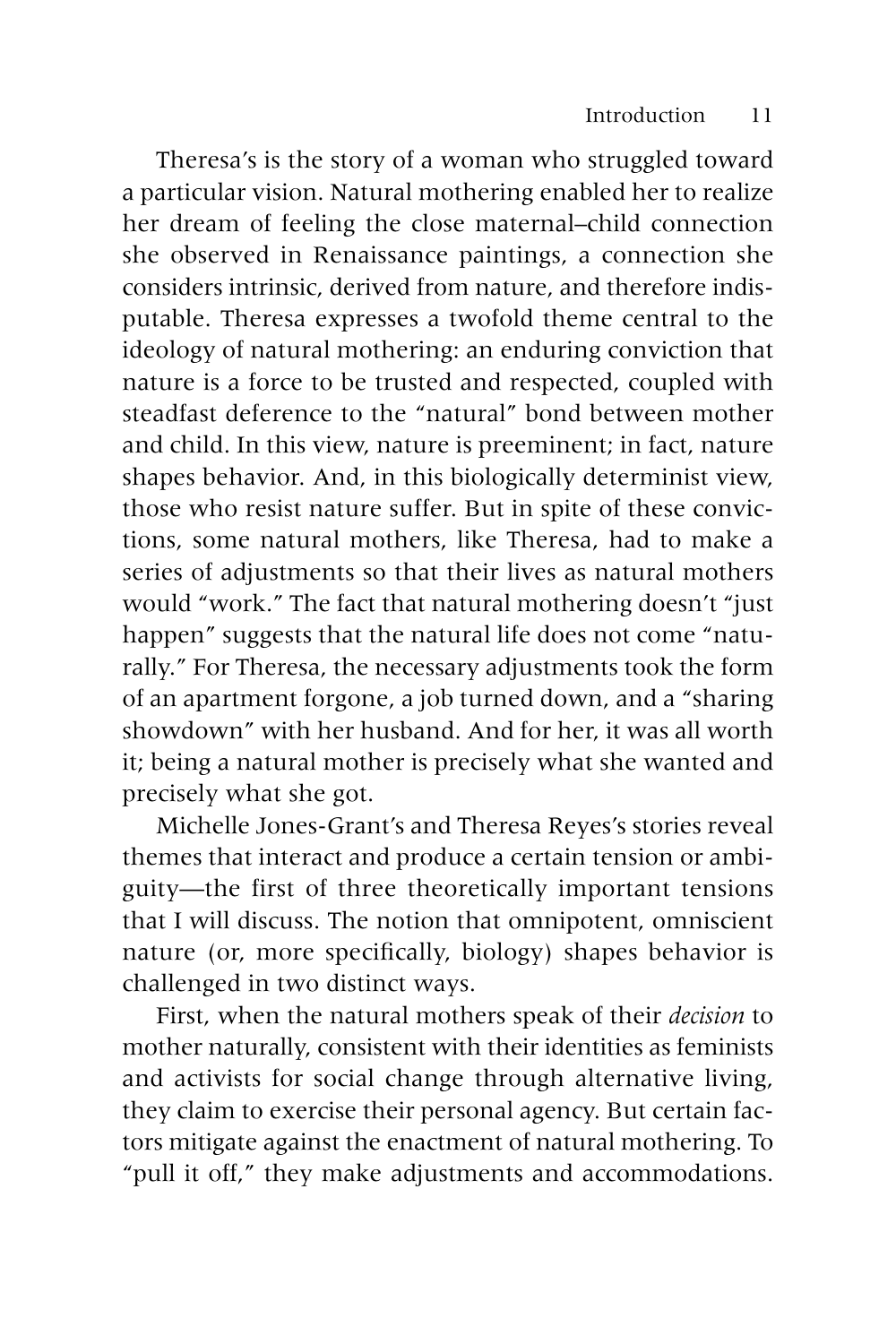But why? If this particular style of mothering were truly ordained by nature, would it not flow more freely from bodies and encounter less practical resistance? Furthermore, and more importantly, the natural mothers who characterize themselves as agents invoke a biologically determinist explanation for their particular style of mothering. The impulse to be a natural mother is intuitive, even instinctual, they assert. It is not something that can be easily explained; rather, it is the product of "just knowing" what feels right. Paradoxically, natural mothering is the choice that chooses you.

# Grace Burton: Politicized Devotion to Family

An early informant told me that Grace "would be great for you to talk with" because she "is a real pioneer; she has been doing alternative stuff long before most everyone, and I am sure she has a lot of stories to tell." When I first contacted Grace to introduce myself and invite her participation, she seemed skeptical and even a bit wary. It wasn't until I mentioned my own affiliation with several groups to which Grace herself belongs that she appeared to relax. Remembering her reticence, I expected our face-to-face interview to present a challenge.

Grace meets me at the door on a cold, still winter morning. It is just before 9:00 a.m., and her small, sturdy house has the feel of a place where the morning rituals of Grace, Martin, her husband of 29 years, and their two children, Jake, age 21, and Cindy, age 16, are just getting underway. The house is cluttered, but neat. My eyes are drawn to a hammock slung between two walls. It holds a collection of twenty-something stuffed animals. A small dog—a multicolored mutt—inhabits a large cage. I marvel at how peacefully the dog rests even as I disrupt the quiet kitchen with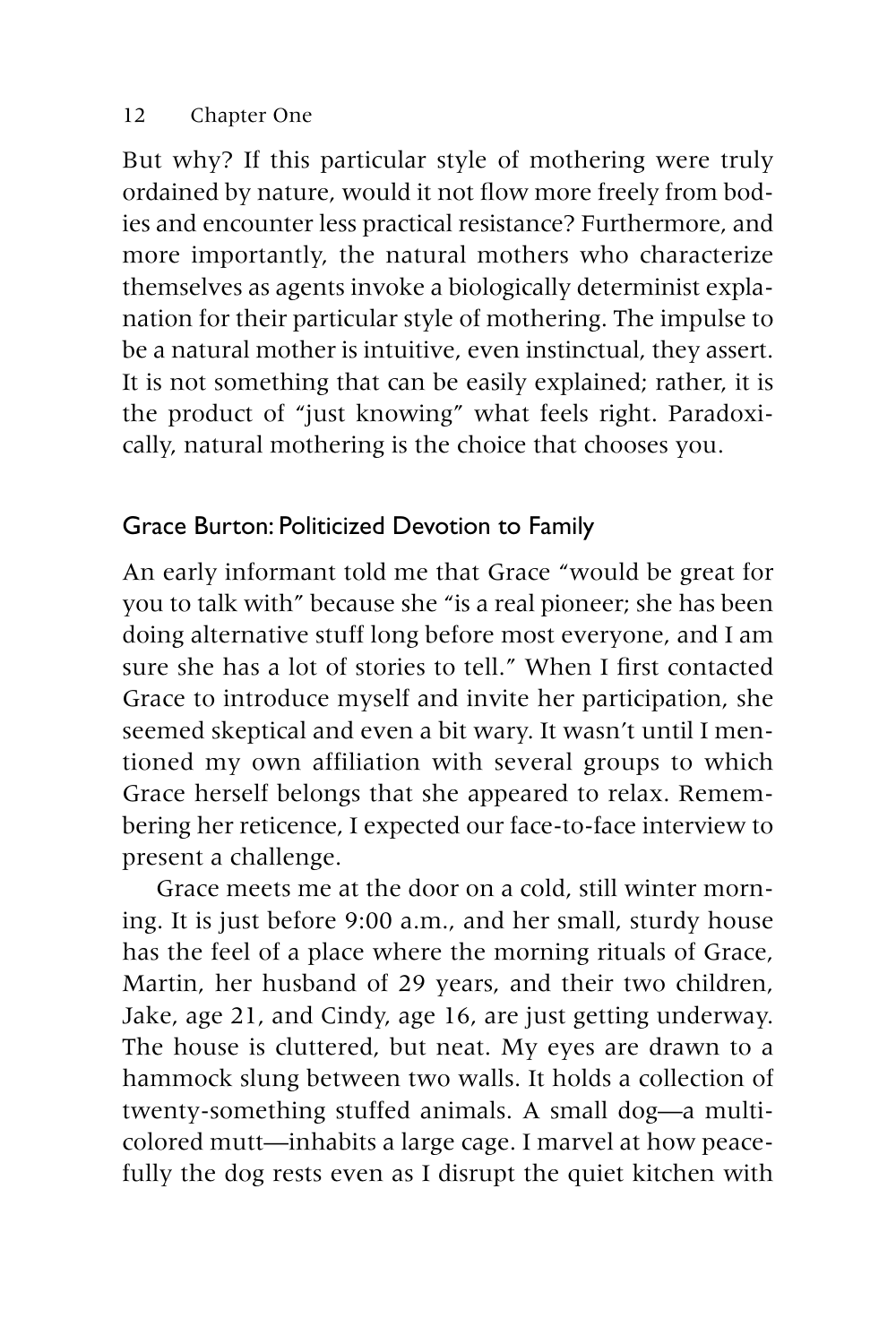my entrance and the noisy setting up of tape recorder and microphones. The kitchen is plain. There are no decorations on the walls and few appliances on the counters. I do notice at least 15 bottles of vitamins, homeopathic remedies, and herbal supplements sitting on one counter.

When I ask Grace why she has chosen to live alternatively, she pauses, relaxing her broad, remarkably smooth face, and then responds confidently, "Well, I guess I am at this point in my life because I had children. I have an almost 21-year-old, and as a result of birthing that child, I began to look at the world differently." Grace tells me about attending her first La Leche League meeting. "I went for my cousin, who thought nursing might be a problem; I didn't think it would be a problem for me. I was going to nurse my baby." These were pivotal experiences, she tells me. The mothers she met at that first meeting exposed her to a style of parenting, "a nursing relationship with their children," that she could see she wanted. She became a devoted League member (reading only League-approved literature at first, she remembers, until she developed enough confidence as a mother) and later became a League leader. She laughs, "I never considered myself an organization person, and here I am, well entrenched in many organizations.... But I don't like organizations. My kids laugh about that."

Through her association with League, Grace began exploring practices like "family bed," homeopathy, and extended nursing.<sup>3</sup> She and Martin adopted the first practice: "Historically, we have slept with babies. In India, they sleep together until they leave the family." Frowning and shaking her long, straight, blondish-gray hair, she adds, "So why [family bed has] this Puritan stigma—it's really too bad." League also influenced how she birthed her second child. In 1980 her daughter was born at home, "a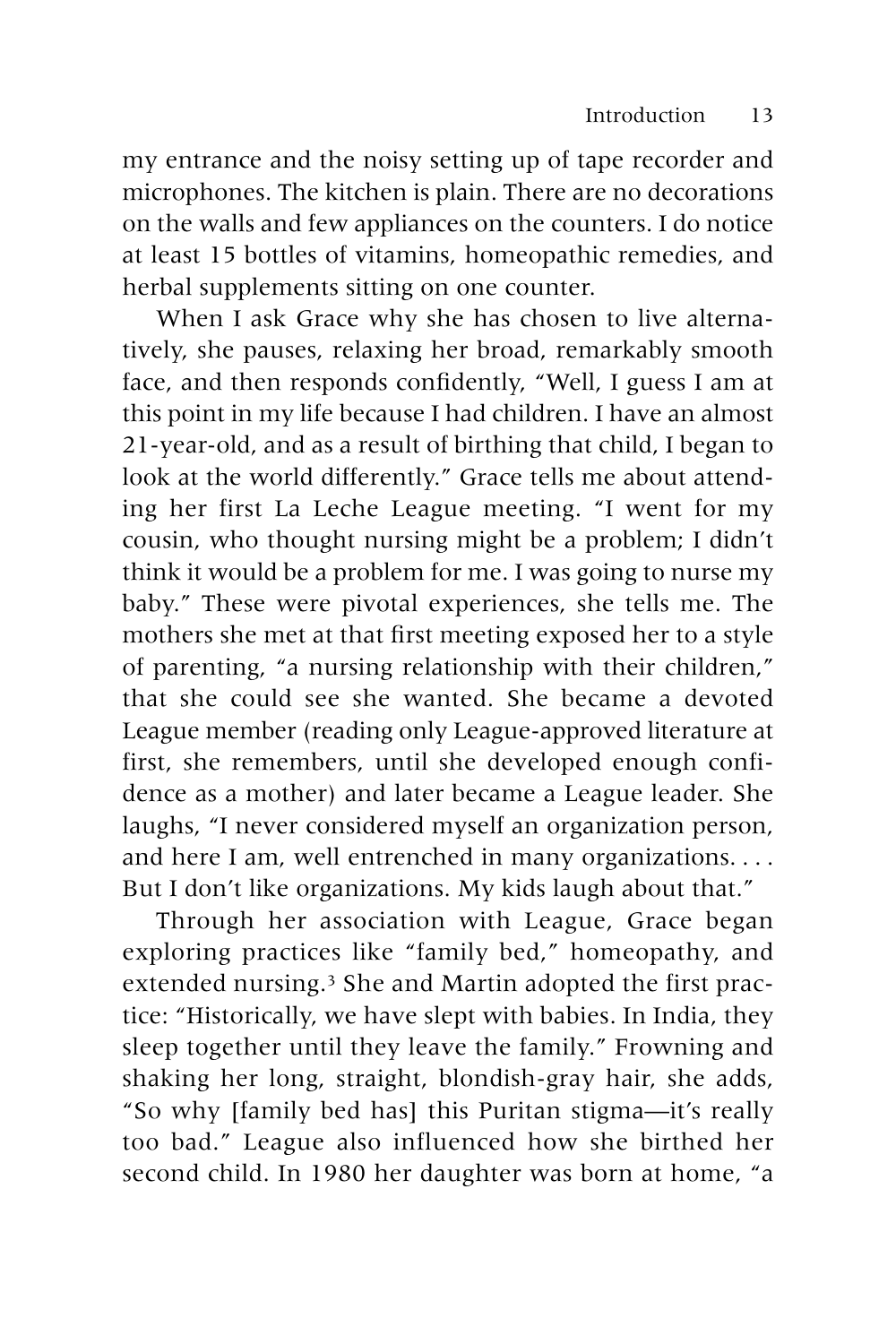wonderful experience for our whole family," Grace remembers with a warm smile.

I ask what is the most radical practice she has adopted. She answers without hesitation: "Homeschooling. Why? Because it is very obvious."

You can do long-term nursing discreetly, you can have a family bed without other people knowing, but when you say homeschooling, not only is it public, but it's public for 12 years. . . . It's there every day, and it's there for 12 years, and it's there in front of your neighbors, your parents, your siblings, the entire public school system, everybody.

Grace's story of homeschooling begins with her son's approach to kindergarten age. She had always felt that there must be some alternative to conventional schooling, but she felt compelled to send him to kindergarten at the start of the school year. But while he was off at school, she spent her free time researching homeschooling. She began with John Holt's *Teach Your Own* (1989). Her husband was incredibly supportive; in fact, it was his idea to homeschool. But it was clearly Grace's responsibility to put the idea into practice, and knowing absolutely no one who homeschooled, she lacked confidence. Martin encouraged her by saying, "How can you blow first grade? If you want to do this, do it!" So she did, and she has been homeschooling ever since. Grace remembers harsh criticism from friends, especially those who were teachers, as well as her parents and in-laws. Some chastised her for withdrawing from an imperfect school system, asking, "Wouldn't it be better to work in the system and improve education for all kids?" To that, Grace responds:

I wouldn't be real good at trying to work with the system to change the system. I'm not a very assertive person. The other thing was that I had my experience through home birth. I just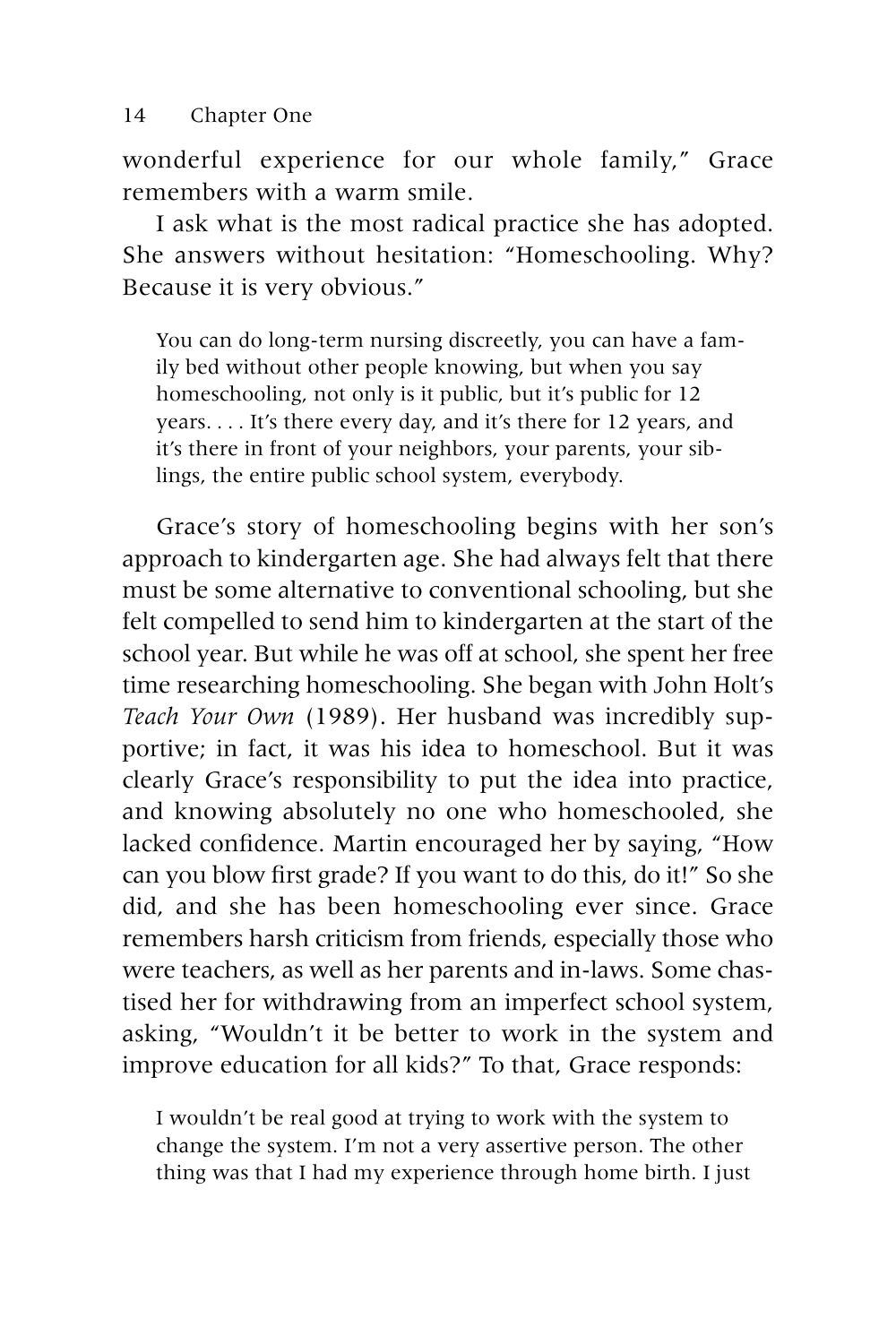didn't have the time to wait for the system to figure out how to do it right for my child. You know, people said, "Well, why don't you just work within the system?" I didn't have time to do that. . . . It's my child we're working with here!

Grace's sense of urgency and the premium she places on the immediate well-being of her family come through loud and clear during our conversation. She is passionate, growing agitated when the topic is especially meaningful to her. As we talk, I watch her prepare a loaf of raisin bread to bring to a potluck that evening. She kneads the dough, pounding and tugging at it as she explains her frustration with impersonal social services (she recently took her elderly aunt to apply for state assistance), her disillusionment with a women's movement she thinks forces mothers to work outside the home, and her impatience with social labels of all kinds. As she folds a cup of raisins into the kneaded dough, she reveals her exasperation with the ways in which the Reagan-Bush years impoverished American families, especially middle-class ones. Grace believes that special tax credits for households where mothers stay home with the children would help families channel their energies back to home and hearth. Part of the problem, she suggests, is that we, as a culture, evaluate our worth against a materialist standard:

Parked in front of the public elementary school down the street, I see these smart little energy-efficient economy cars with baby car seats strapped in the back, and I think those mothers probably feel they are doing everything right—conserving energy, serving schoolchildren, bringing money into their families. But their babies are not with their mothers, and that's not okay.

Grace asserts that parents and children are forced apart to satisfy the parents' needs for material gain. She and Martin have resisted the compulsion to live beyond their means. For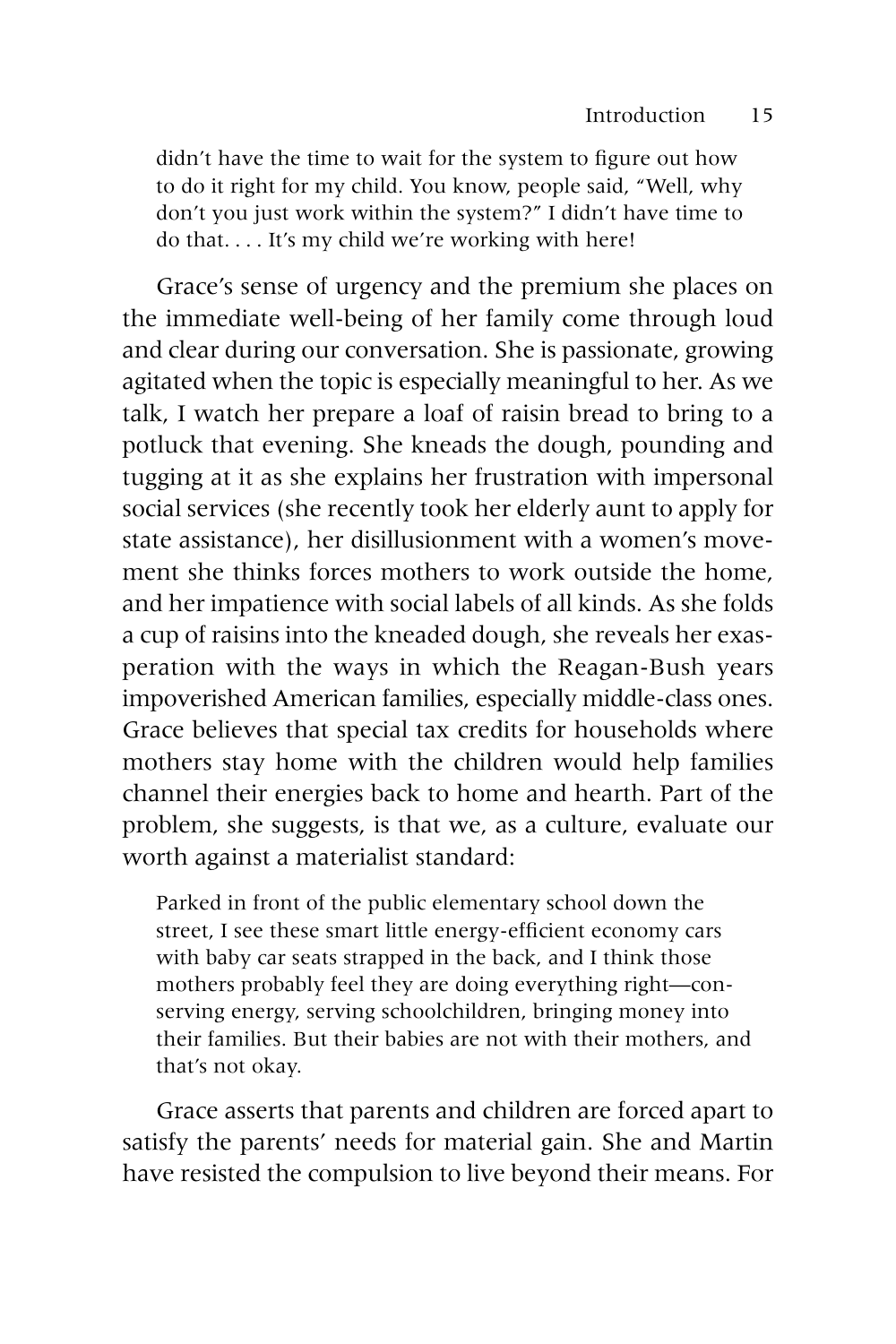instance, when the young couple house-hunted many years ago, the realtors continually pressured them to purchase the kind of house whose mortgage would require two incomes. But Grace knew she didn't want to spend that much money on a home. She wanted her flexibility: "I knew people who got caught in those kinds of traps, where they had this big, expensive home. We tell people how much money you need for a family of four to survive, and then that's how much you need. And if you don't have that much money, you can't."

Yet Grace seems sympathetic to families who find themselves trapped in a unforgiving and relentless cycle of workconsume-work. From Grace's perspective, parents are too overworked and exhausted to prepare a meal from scratch or spend quality *and* quantity time with their children, so they order takeout and hire babysitters—spending money that has to be replenished through more of the work that exhausted them in the first place.

At this point, Grace falls silent as she expertly separates the dough into three equal parts, rolls them into three long snakes, and braids them into an elegant twisted loaf. A dusting of flour is swiped across her blouse, and there is a bit on her cheek. I try to imagine her as a college student and as the woman who worked in corporate banking and accounting for eight years before she had children. "You know mothers and babies need to be together," she continues, "and I think mothers can heal themselves by being with their babies. When you hold your crying baby, the crying baby inside yourself can feel held."

She has heard the critics of her attached style of parenting, who worry that such a child-centered family practice makes women invisible because they are continually subordinating their needs to her children's. "Ideally, if we had a community of women who shared mothering and sup-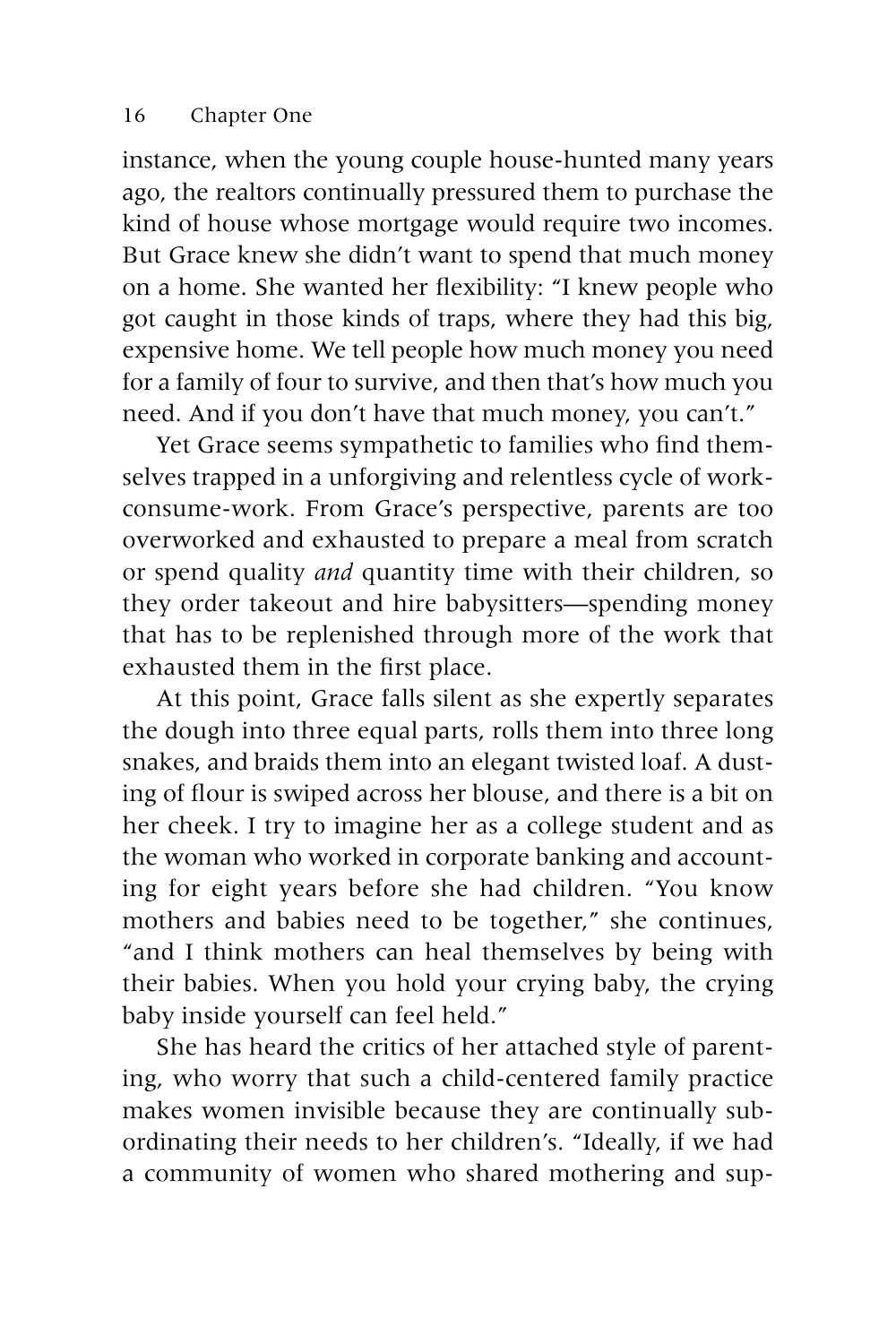ported one another, mothering wouldn't seem such a drain, such a burden," Grace offers in response. But it's a matter of perspective. "Sure, mothers need to meet their needs, but they don't need to be separated from their babies to meet those needs." Our society expects parents and children to be separate at public functions, but Grace and Martin accommodated conflicting parent and child needs differently: "We took our children everywhere we went, and if the children were not welcome, we didn't go." Her priority, she reiterates, is and always will be the well-being of her family.

Just then her son, Jake, appears, and Grace introduces us. He is tall and lanky, wearing wire-rim glasses and sporting freshly combed shoulder-length hair. Dressed in jeans and a flannel shirt, Jake heads for the refrigerator as Grace points out the stack of sandwiches on the top shelf and the bag of apples in the crisper. She turns to me, "He is going on a retreat overnight." Turning back to Jake, she adds with a smile, "And there's oatmeal cookies on the counter."

"Okay. Thanks," replies Jake. I wonder to myself if she typically prepares his sack lunches; he seems accustomed to her care.

We continue talking about what she believes new mothers need (food and support, not fancy things for the baby or high-tech medical care) and how people regard her as a deviant for choosing to treat her family's health-care problems with alternative therapies, like herbs and homeopathy. "We are considered quacks," she confides, "and I realize that virtually every choice I make is political. I consider myself a real radical, a radical feminist." Just then, the doorbell rings. It is Jake's friend (and his ride to the retreat). Grace abruptly excuses herself and jumps up to say goodbye to her son. I hear whispers exchanged between them, then an audible, "Goodbye. Have a good time."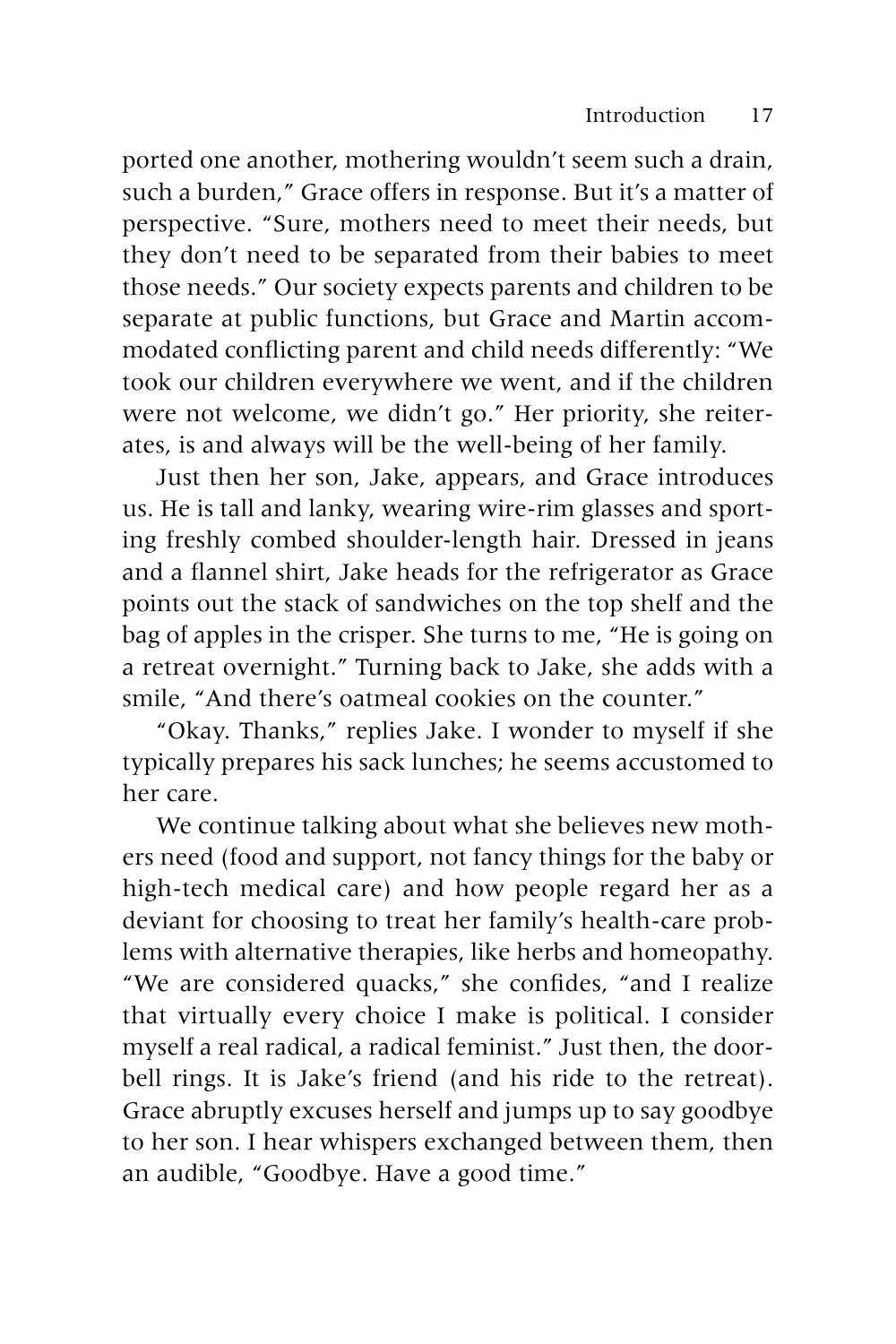#### 18 Chapter One

When she returns and settles back into her chair, we talk about my impressions of alternative families as *led* by mothers. It seems it is the mothers and not the fathers who typically initiate homeschooling, I suggest. Yes, Grace agrees. Mothers tend to be at the forefront of change in the context of the family. By virtue of being home more than fathers and unshackled from the oppressive workplace, mothers are freer to open themselves to alternatives.

As we shift to the potential of natural mothers to reshape families and shuffle cultural priorities, Grace speaks of the small-scale, person-by-person mode of change in which she puts her own faith. Eight years ago, a reporter from a local paper—pregnant at the time—interviewed Grace regarding some pending homeschooling legislation. Grace, with her characteristic passion, imparted her philosophy of education (you can't make a person learn) and the benefits of homeschooling (it allows children to learn at their own pace). Later, she learned that the reporter quit her job to stay at home with her new baby, joined La Leche League, and became a leader. Now she is considering homeschooling— "All as a result of that interview."

"How did that make you feel?" I query.

"Kind of scared," Grace replies. "But neat also, because I just talked with her, the same as I am talking with you, and obviously it was something she must have wanted to do, and I just supported her."

And supporting others in "doing what they want to do" has been Grace's goal during her mothering career. But before she could extend her reach to others, she first had to find her own "truths"—truths she ultimately located in nature. Grace forged ahead as a rare homeschooling parent in the 1970s. As her children grew, so did her conviction that children and mothers should remain together, consistent with nature's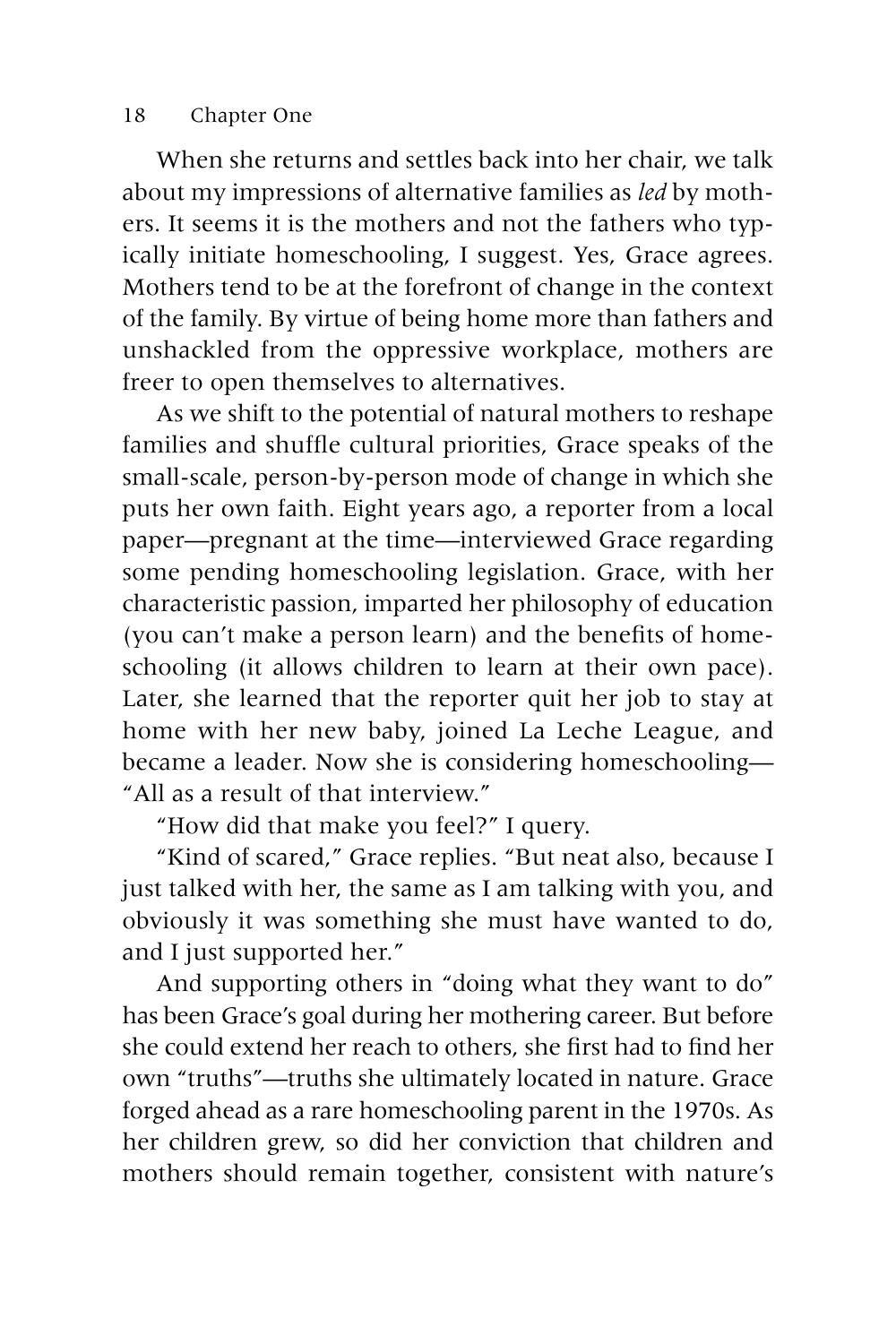plan. She faults a contemporary culture tragically seduced by consumption for setting in motion the relentless spend-workspend cycle that alienates mothers from children. In Grace's view, she and her family stand proudly as an exception to this rule. Grace's critique of consumer society (reminiscent of similar critiques expressed by other natural mothers) represents another important theme. Throughout our interviews, mother after mother implicated the social fixation on "biggering and bettering" (as one mother put it) as the root of societal dysfunction and individual unhappiness. The natural mothers, on the whole, believe that their disapproval of hyper-materialism sets them apart from mainstream culture—a separation of which they are proud.

### Jenny Strauss:The Sequenced Life of a Stay-At-Home Mother

Leaning over the kitchen counter in her bright and cluttered kitchen, Jenny, clad in a nylon jogging suit, is putting the finishing touches on a key lime pie. She chuckles to herself:

I am taking this to a birthday party tonight. I just got off the phone with the guest of honor because I don't know her very well, but I had a hunch that her crowd would be a very organic, vegetarian one, you know? And I didn't know if she would want to have a birthday cake, or if anyone would bring one. She was so happy I asked and is really looking forward to my bringing this pie. You know, I go to these functions all the time, and there's never any dessert! I went to a summer picnic not long ago, a home birth picnic—all these kids there—and not a single dessert. Where are the brownies? Where are the chocolate chip cookies? It's interesting the way my life has evolved.

Jenny's evolution as a natural mother has been slow and steady. Unlike others I spoke with, she had not planned on